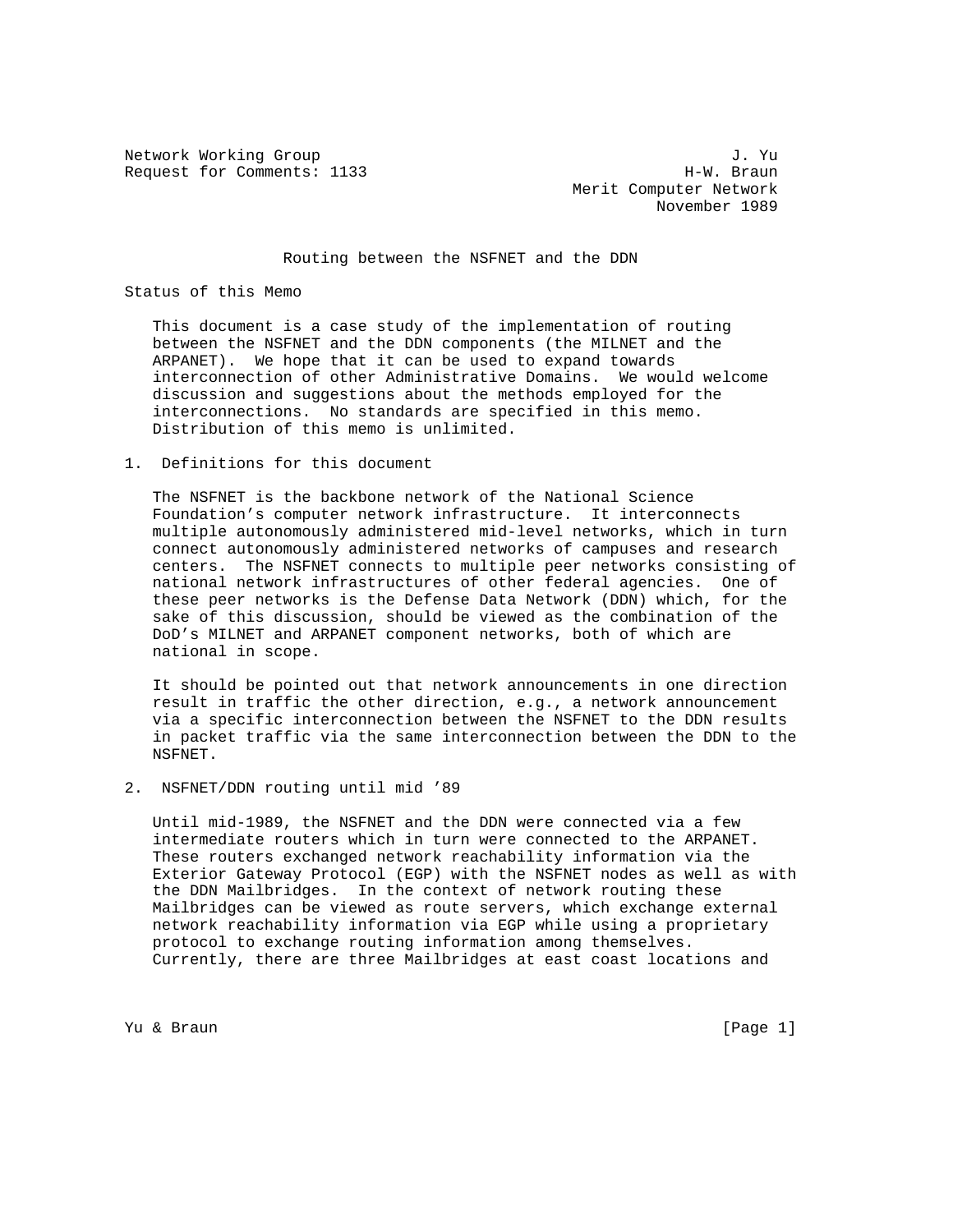three Mailbridges at west coast locations. Besides functioning as route servers the Mailbridges also provide for connectivity, i.e, packet switching, between the ARPANET and the MILNET.

 The intermediate systems between the NSFNET and the ARPANET were under separate administrative control, typically by a NSFNET mid level network.

 For a period of time, the traffic between the NSFNET and the DDN was carried by three ARPANET gateways. These ARPANET gateways were under the administrative control of a NSFNET mid-level network or local site and had direct connections to both a NSFNET NSS and an ARPANET PSN. These routers had simultaneous EGP sessions with a NSFNET NSS as well as a DDN Mailbridge. This resulted in making them function as packet switches between the two peer networks. As network routes were established packets were switched between the NSFNET and the DDN.

 The NSFNET used three NSFNET/ARPANET gateways which had been provided by three different sites for redundancy purposes. Those three sites were initially at Cornell University, the University of Illinois (UC), and Merit. When the ARPANET connections at Cornell University and the University of Illinois (UC) were terminated, a similar setup was introduced at the Pittsburgh Supercomputer Center and at the John von Neumann Supercomputer Center which, together with the Merit connection, allowed for continued redundancy.

 As described in RFC1092 and RFC1093, NSFNET routing is controlled by a distributed policy routing database that controls the acceptance and distribution of routing information. This control also extends to the NSFNET/ARPANET gateways.

2.1 Inbound announcement -- Routes announced from the DDN to the NSFNET

 In the case of the three NSFNET/ARPANET gateways, each of the associated NSSs accepted the DDN routes at a different metric. The route with the lowest metric then was favored for the traffic towards the specific DDN network, but had that specific gateway to the DDN experienced problems with loss of routing information, one of the redundant gateways would take over and carry the load as a fallback path. Assuming consistent DDN routing information at any of the three gateways, as received from the Mailbridges, only a single NSFNET/ARPANET gateway was used at a given time for traffic from the NSFNET towards the DDN, with two further gateways standing by as hot backups. The metric for network announcements from the DDN to the NSFNET was coordinated by the Merit/NSFNET project.

Yu & Braun [Page 2]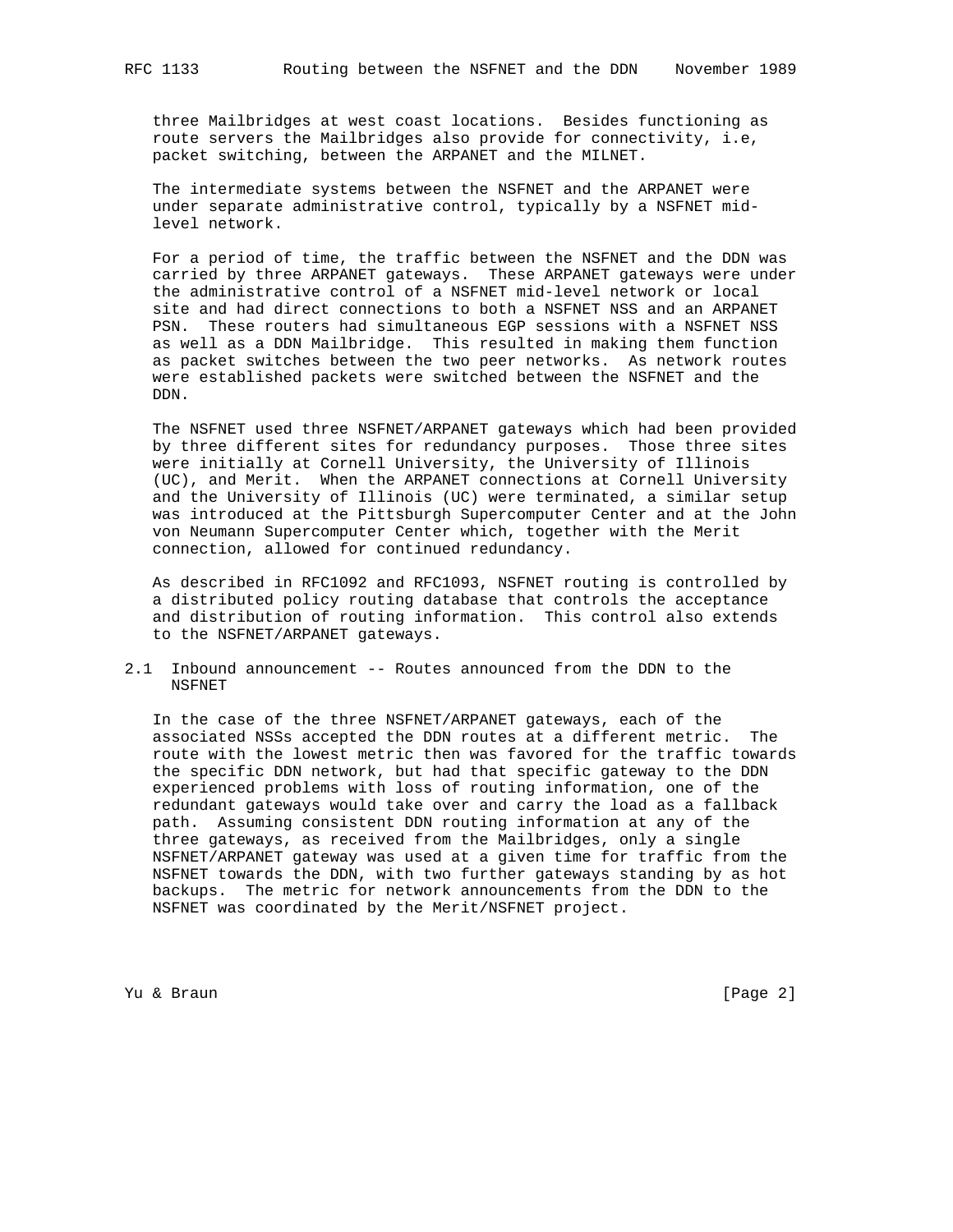2.2 Outbound announcement -- Routes announced from the NSFNET to the DDN

 Each NSS involved with NSFNET/DDN routing had an EGP peer relation with the NSFNET/ARPANET gateway. Via EGP it announced a certain set of NSFNET connected networks, again, as controlled by the distributed policy routing database, to its peer. The NSFNET/ARPANET gateway then redistributed the networks it had learned from the NSS to the DDN via a separate EGP session. Each of the NSFNET/ARPANET gateways used a separate Autonomous System number to communicate EGP information with the DDN. Also these Autonomous System numbers were not the same as the NSFNET backbone uses to communicate with directly attached client networks. The NSFNET/ARPANET gateways used the Autonomous System number of the local network. The metrics for announcing network numbers to the DDN Mailbridges were set according to the requests of the mid-level network of which the specific individual network was a client. Mid-level network also influenced the specific NSFNET/ARPANET gateway used, including primary/secondary selection. These primary/secondary selections among the NSFNET/ARPANET gateways allowed for redundancy, while the preference of network announcements was modulated by the metric used for the announcements to the DDN from the NSFNET/ARPANET gateways. Some of the selection decisions were based on reliability of a specific gateway or congestion expected in a specific PSN that connected to the NSFNET/ARPANET gateway.

## 2.3 Administrative aspects

 From an administrative point of view, the NSFNET/ARPANET gateways were administered by the institution to which the gateway belonged. This has never been a real problem due to the excellent cooperation received from all the involved sites.

3. NSFNET/DDN routing via attached Mailbridges

 During the first half of 1989 a new means of interconnectivity between the NSFNET and the DDN was designed and implemented. Ethernet adapters were installed in two of the Mailbridges, which previously just connected the MILNET and the ARPANET, allowing a direct interface to NSFNET nodes. Of these two Mailbridges one is located on the west coast at NASA-Ames located at Moffett Field, CA, and the other one is located on the east coast at Mitre in Reston, VA. With this direct interconnection it became possible for the NSFNET to exchange routing information directly with the DDN route servers, without a gateway operated by a mid-level network in the middle. This also eliminated the need to traverse the ARPANET in order to reach MILNET sites. It furthermore allows the Defense Communication Agency as well as the National Science Foundation to

Yu & Braun [Page 3]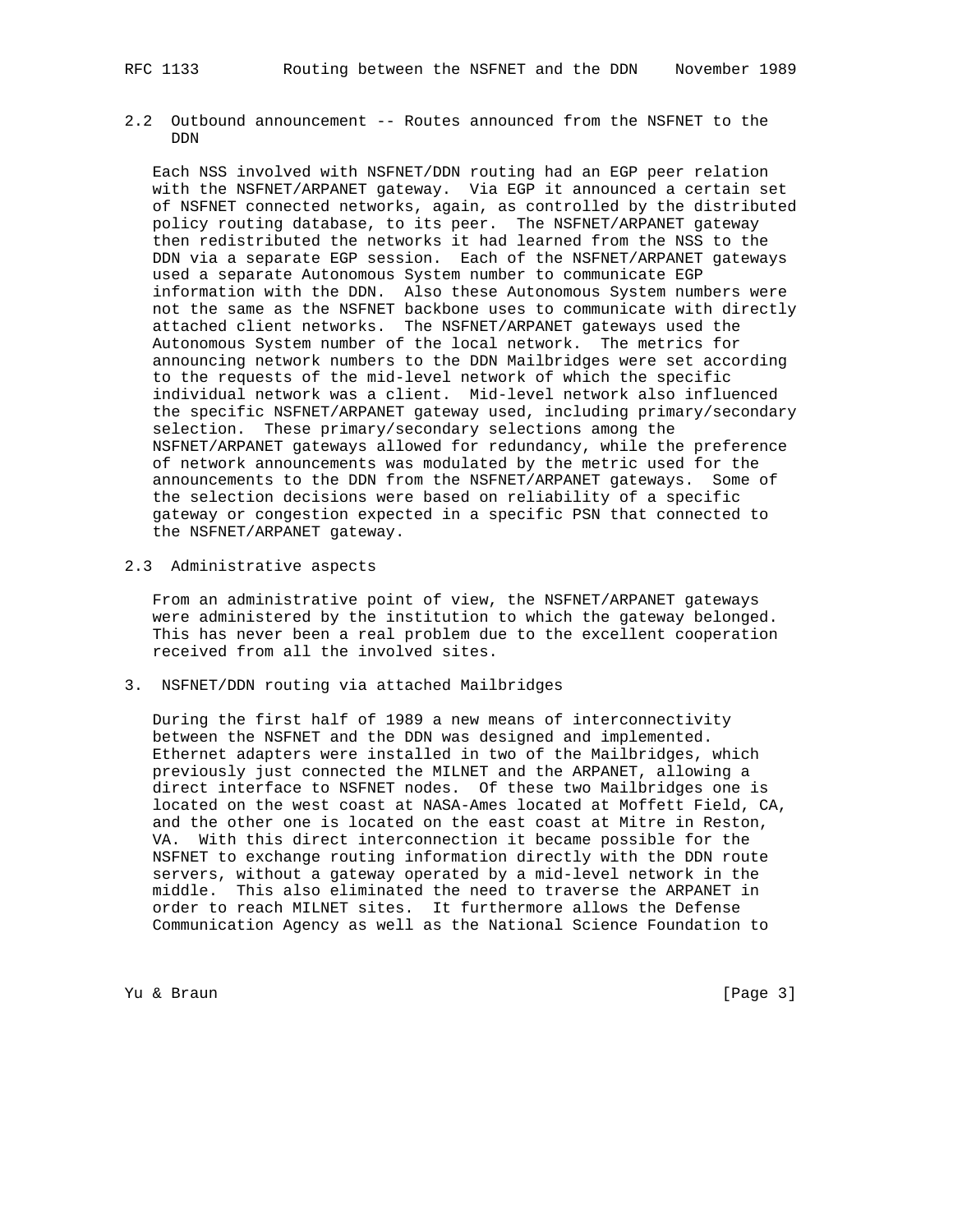exercise control over the interconnection on a need basis, e.g., the connectivity can now be easily disabled from either site at times of tighter network security concerns.

3.1 Inbound announcement -- Routes announced from the DDN to the NSFNET

 The routing setup for the direct Mailbridge connections is somewhat different, as compared to the previously used NSFNET/ARPANET gateways. Instead of a single NSFNET/ARPANET gateway carrying all the traffic from the DDN to the NSFNET at any moment, the distribution of network numbers is now split between the two Mailbridges. This results in a distributed load, with specific network numbers always preferring a particular Mailbridge under normal operating circumstances. In the case of an outage at one of the Mailbridge connections, the other one fully takes over the load for all the involved network numbers. For this setup, the two DDN links are known as two different Autonomous System numbers by the NSFNET. The routes learned via the NASA-Ames Mailbridges are part of the Autonomous System 164 which is also the Autonomous System number which the Mailbridges are using by themselves during the EGP session. In the case of the EGP sessions with the Mitre Mailbridge, the DDN internal Autonomous System number of 164 is overwritten with a different Autonomous System number (in this case 184) and the routes learned via the Mitre Mailbridge will therefore become part of Autonomous System 184 within the NSFNET.

 The NSFNET-inbound routing is controlled by the distributed policy routing database. In particular, the network number is verified against a list of legitimate networks, and a metric is associated with an authorized network number for a particular site. For example, both NSSs in Palo Alto and College Park learn net 10 (the ARPANET network number) from the Mailbridges they are connected to and have EGP sessions. The Palo Alto NSS will accept Net 10 with a metric of 10, while the College Park NSS will accept the same network number with a metric of 12. Therefore, traffic destinated to net 10 will prefer the path via the Palo Alto NSS and the NASA-Ames Mailbridge. If the connection via the NASA-Ames Mailbridge is not functioning, the traffic will be re-routed via the Mailbridge link at Mitre. Each of the two NSS accepts half of the network routes via EGP from its co- located Mailbridge at a lower metric and the other half at a higher metric. The half with the lower metric at the Palo Alto NSS will be the same set which uses a higher metric at the College Park NSS and vice versa.

 There are at least three different possibilities about how the NSFNET could select a path to a DDN network via a specific Mailbridge, i.e., the one at NASA-Ames versus the one at Mitre:

Yu & Braun [Page 4]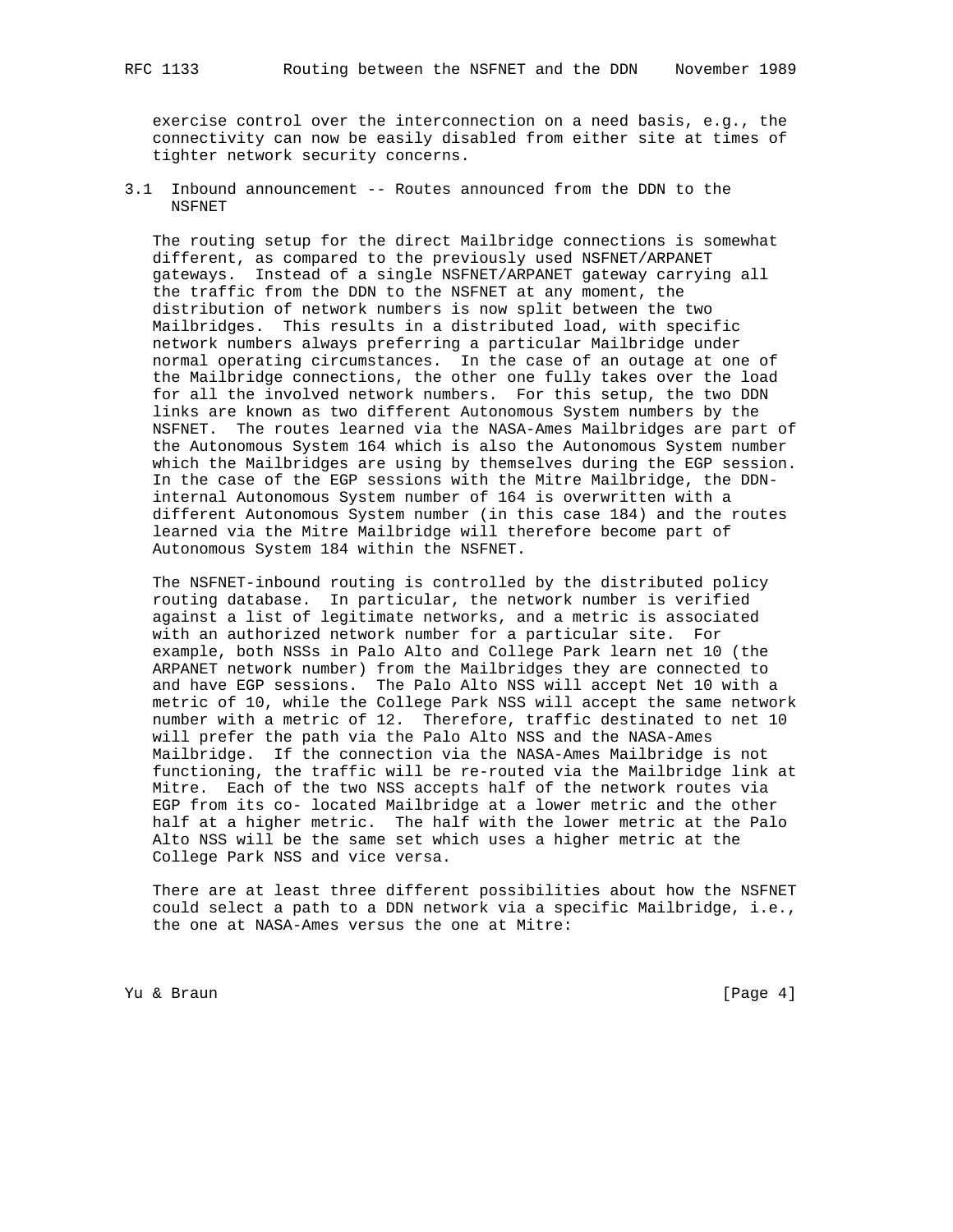- 1. Assign a primary path for all DDN networks to a single Mailbridge and use the other purely as a backup path.
- 2. Distribute the DDN networks randomly across the two Mailbridges.
- 3. Let the DDN administration inform the NSFNET which networks on the DDN are closer to a specific Mailbridge so that the particular Mailbridge would accept these networks at a lower metric. The second Mailbridge would then function as a backup path. From a NSFNET point of view, this would mean treating the DDN like other NSFNET peer networks such as the NASA Science network (NSN) or DOE's Energy Science Network (ESNET).

 We are currently using alternative (2) as an interim solution. At this time, the DDN administration is having discussions with NSFNET about moving to alternative (3), which would allow them control over how the DDN networks would be treated in the NSFNET.

3.2 Outbound announcement -- Routes announced from the NSFNET to the DDN

 The selection of metrics for announcements of NSFNET networks to the DDN is controlled by the NSFNET. The criteria for the metric decisions is based on distances between the NSS, which introduces a specific network into the NSFNET, and either one of the NSSs that has a co-located Mailbridge. In this context, the distance translates into the hop count between NSSs in the NSFNET backbone. For example, the Princeton NSS is currently one hop away from the NSS co-located with the Mitre Mailbridge, but is three hops away from the NSS with the NASA-Ames Mailbridge. Therefore, in the case of networks with primary paths via the Princeton NSS, the Mitre Mailbridge will receive the announcements for those networks at a lower metric than the NASA-Ames Mailbridge. This means that the traffic from the DDN to networks connected to the Princeton NSS will be routed through the Mailbridge at Mitre to the College Park NSS and then through the Princeton NSS to its final destination. This will guarantee that traffic entering the NSFNET from the DDN will take the shortest path to its NSFNET destination under normal operating conditions.

3.3 Administrative aspects

 Any of the networks connected via the NSFNET can be provided with the connectivity to the DDN via the NSFNET upon request from the mid level network through which the specific network is connected.

 For networks that do not have a DDN connection other than via NSFNET, the NSFNET will announce the nets via one of the Mailbridges with a

Yu & Braun [Page 5]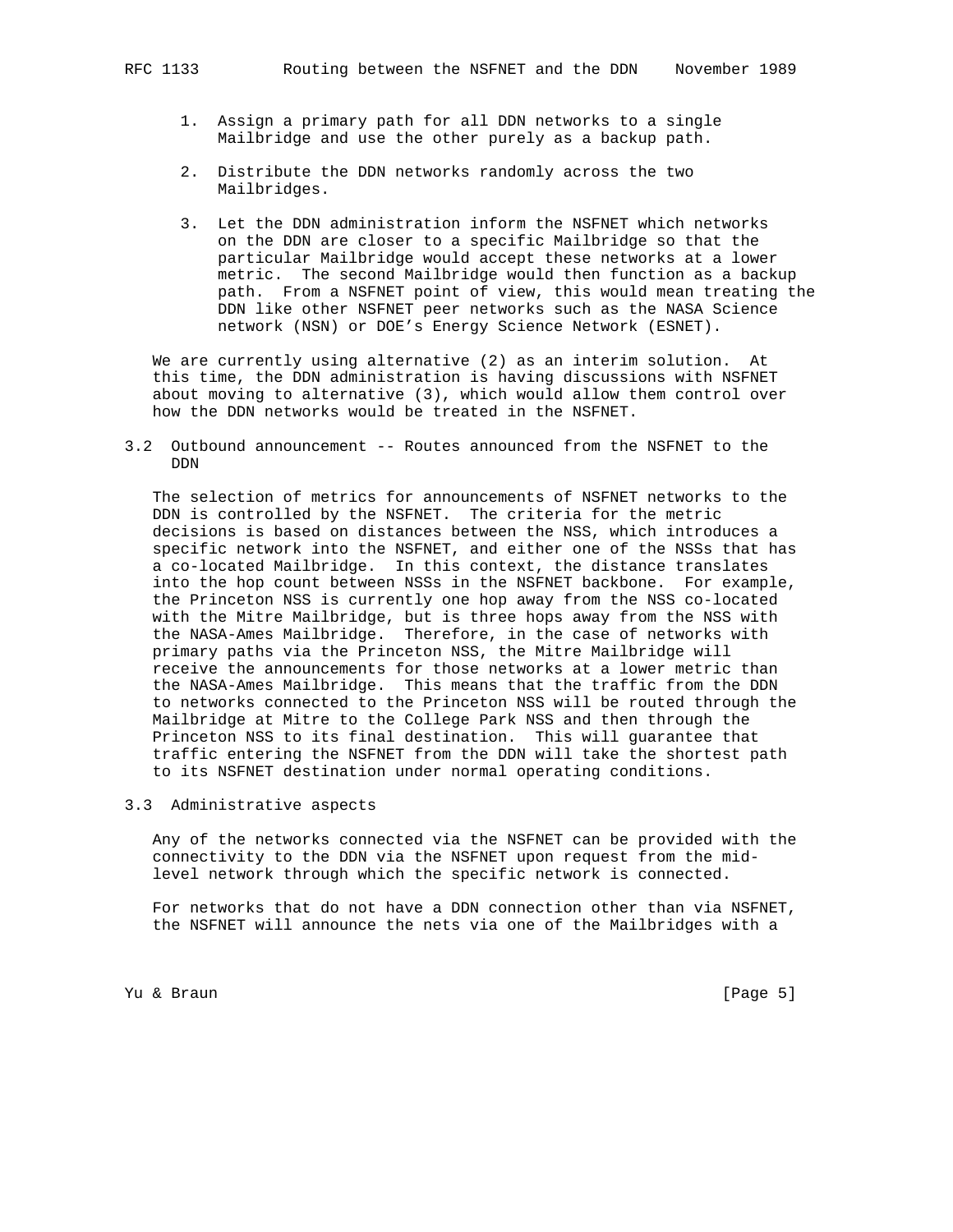low metric to create a primary path (e.g., metric "1") and via the second Mailbridge as a secondary path (e.g., metric "3"). For networks that have their own DDN connection and wish to use the NSFNET as a backup connection to DDN, the NSFNET will announce those networks via the two Mailbridges at higher metrics.

 The mid-level networks need to make a specific request if they want client networks to be announced to the DDN via the NSFNET. Those requests need to state whether this would be a primary connection for the specific networks. If the request is for a fallback connection, it needs to state the existing metrics in use for announcements of the network to the DDN.

4. Shortcomings of the current NSFNET/DDN interconnection routing

 The current setup makes full use of the two Mailbridges that connect to the NSFNET directly, with regard to redundancy and load sharing. However, with regard to performance optimization, such as packet propagation delay between source/destination pairs located on disjoint peer networks, there are some shortcomings. These shortcomings are not easy to overcome because of the limitations of the current architecture. However, it is a worthwhile topic for discussion to aid future improvements.

 To make the discussion easier, the following assumptions and terminology will be used:

 The NSFNET is viewed as a cloud and so is the DDN. The two have two connections, one at east coast and one at west coast.

mb-east -- the Mailbridge at Mitre

mb-west -- the Mailbridge at Ames

NSS-east -- the NSS egp peer with mb-east

NSS-west -- the NSS egp peer with mb-west

- DDN.east-net -- networks connected to DDN and physically closer to mb-east
- DDN.west-net -- networks connected to DDN and physically closer to mb-west
- NSF.east-net -- networks connected to NSFNET and physically closer to NSS-east

NSF.west-net -- networks connected to NSFNET and physically closer

Yu & Braun [Page 6]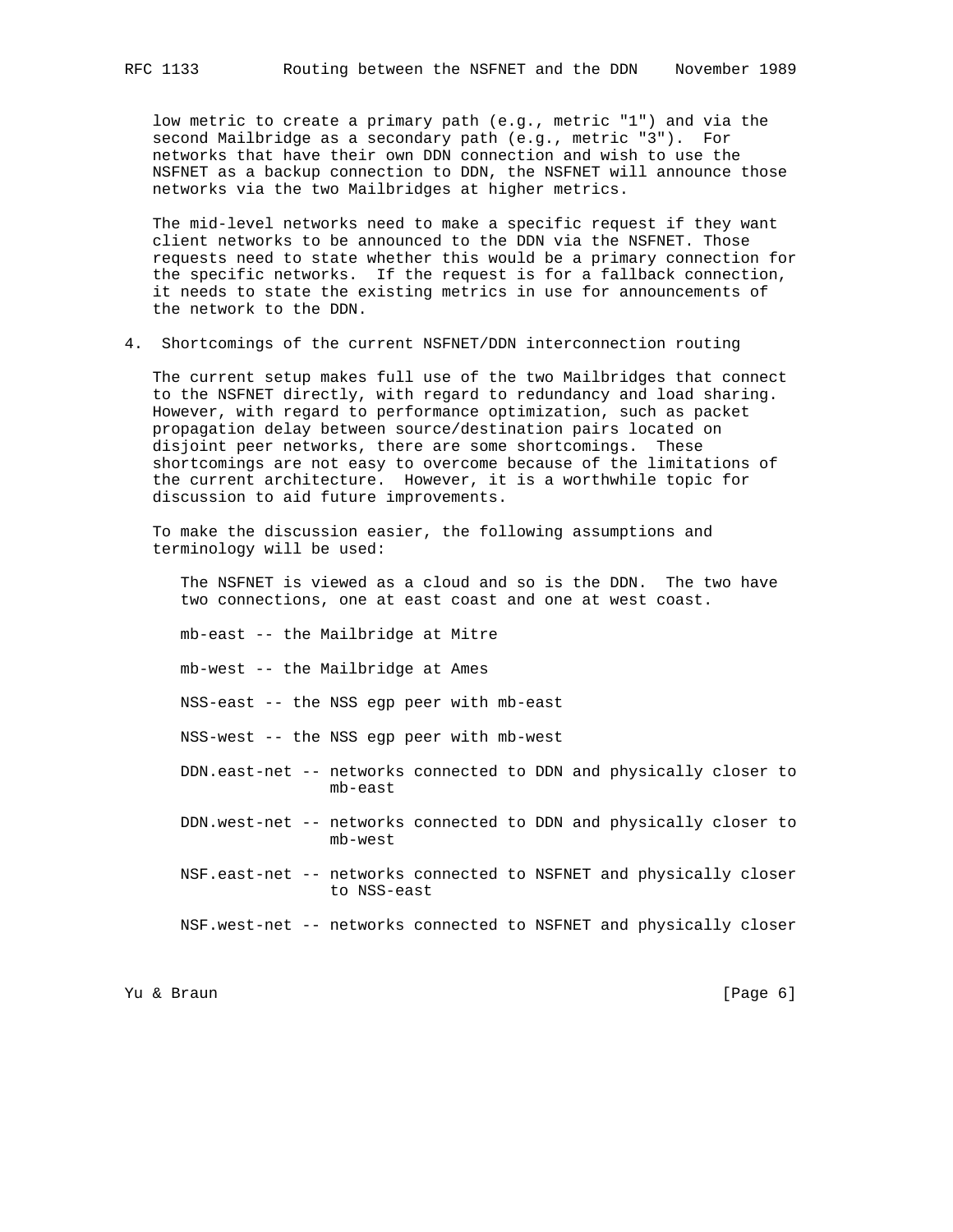## to NSS-west

 The traffic between NSFNET<->DDN will fall into the following patterns: a) NSF.east-net <-> DDN.east-net or NSF.west-net <-> DDN.west-net b) NSF.east-net <-> DDN.west-net or NSF.west-net <-> DDN.east-net The ideal traffic path for a) and b) should be as follows: For traffic pattern a) NSF.east-net<-->NSS.east<-->mb-east<-->DDN.east-net or NSF.west-net<-->NSS.west<-->mb-west<-->DDN.west-net For traffic pattern b) NSF.east-net-\*->NSS.west-->mb-west-->DDN.west-net-\*\*->mb-east | NSF.east-net<--NSS-east or NSF.west-net-\*->NSS.east-->mb-east-->DDN.east-net-\*\*->mb-west | NSF.west-net<--NSS-west

## Note:

 -\*-> is used to indicate traffic transcontinentally traversing the NSFNET backbone

 -\*\*-> is used to indicate traffic transcontinentally traversing the DDN backbone

 The traffic for a) will transcontinentally traverse NEITHER the NSFNET backbone, NOR the DDN backbone.

 The traffic for b) will transcontinentally traverse NSFNET once and DDN once and only once for each.

Yu & Braun [Page 7]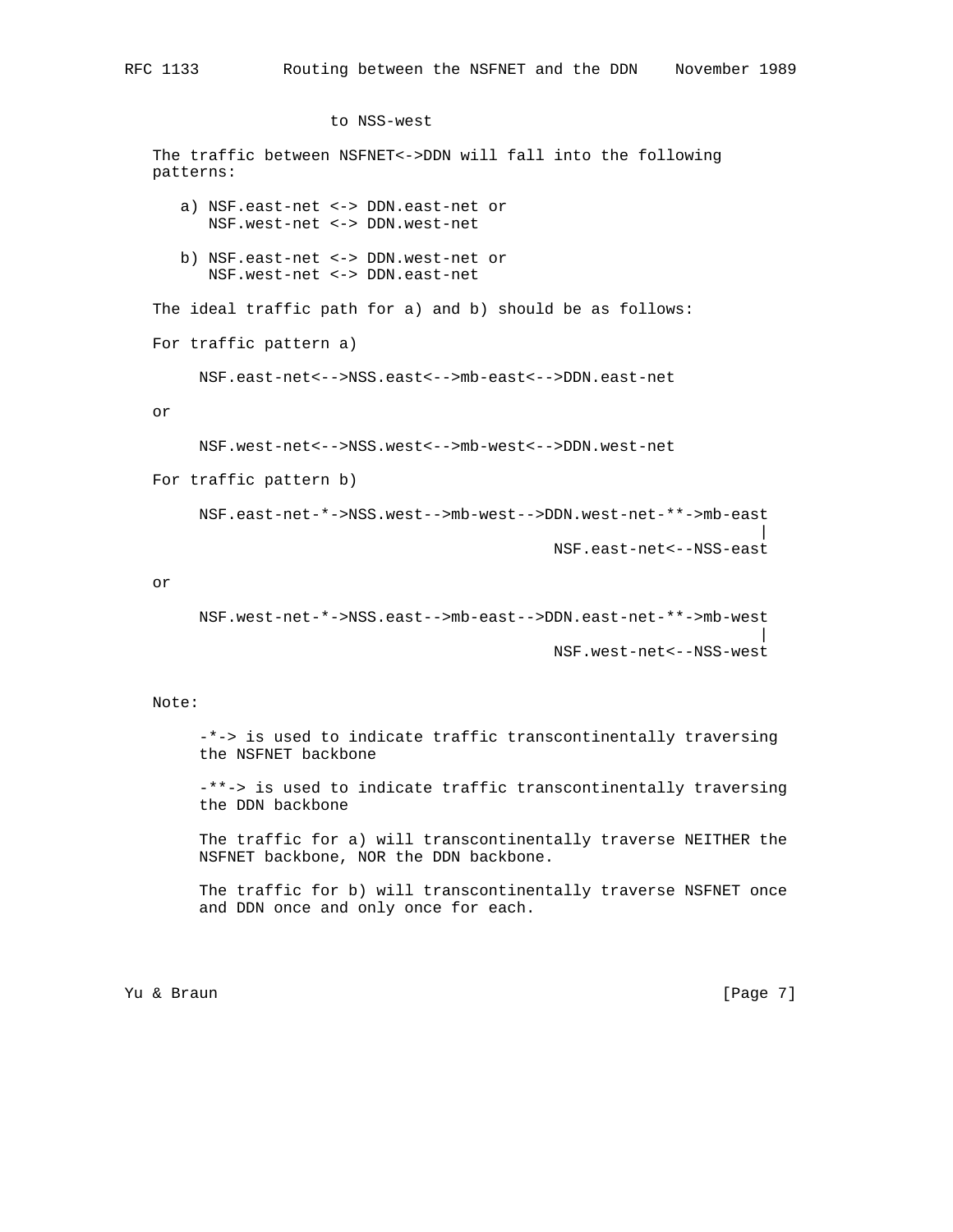For the current set up,

 The traffic path for pattern a) would have chances to transcontinentally traverse both NSFNET and DDN.

 The traffic path for pattern b) would have chances to transcontinentally traverse the DDN in both directions.

 To achieve the ideal traffic path it requires the NSFNET to implement (3) as stated above, i.e., to treat the DDN like other NSFNET peer or mid-level networks. As mentioned before, discussions between NSFNET and DDN people are underway and the DDN is considering providing the NSFNET with the required information to accomplish the outlined goals in the near future.

 At such time as this is accomplished, it will reduce the likelihood of packet traffic unnecessarily traversing national backbones.

 One of the best ways to optimize the traffic between two peer networks, not necessary limited to the NSFNET and the DDN, is to try to avoid letting traffic traverse a backbone with a comparatively slower speed and/or a backbone with a significantly larger diameter network. For example, in the case of traffic between the NSFNET and the DDN, the NSFNET has a T1 backbone and a maximum diameter of three hops, while the DDN is a relatively slow network running largely at 56Kbps. In this case the overall performance would be better if traffic would traverse the DDN as little as possible, i.e., whenever the traffic has to reach a destination network outside of the DDN, it should find the closest Mailbridge to exit the DDN.

 The current architecture employed for DDN routing is not able to accomplish this. Firstly, the technology is designed based on a core model. It does not expect a single network to be announced by multiple places. An example for multiple announcements could be two NSSs announcing a single network number to the two Mailbridges at their different locations. Secondly, the way all the existing Mailbridges exchange routing information among themselves is done via a protocol similar to EGP, and the information is then distributed via EGP to the DDN-external networks. In this case the physical distance information and locations of network numbers is lost and neither the Mailbridges nor the external gateways will be able to do path optimization based on physical distance and/or propagation delay. This is not easy to change, as in the DDN the link level routing information is decoupled from the IP level routing, i.e., the IP level routing has no information about topology of the physical infrastructure. Thus, even if an external gateway to a DDN network were to learn a particular network route from two Mailbridges, it would not be able to favor one over the other DDN exit point based on

Yu & Braun [Page 8]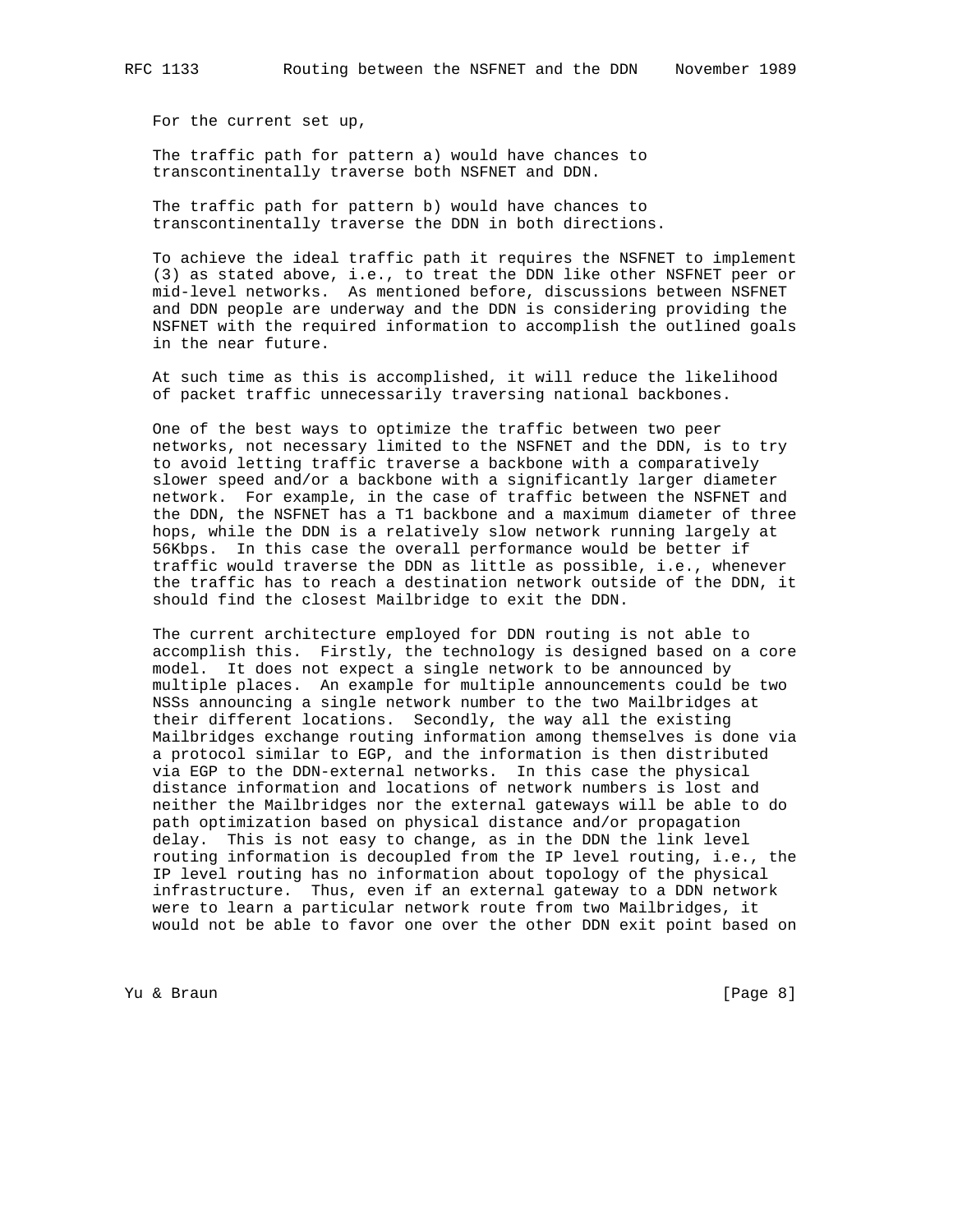the distance to the respective Mailbridge.

5. Conclusions

 While recent changes in the interconnection architecture between the NSFNET and DDN peer networks have resulted in significant performance and reliability improvements, there are still possibilities for further improvements and rationalization of this inter-peer network routing. However, to accomplish this it would most likely require significant architectural changes within the DDN.

- 6. References
	- [1] Rekhter, Y., "EGP and Policy Based Routing in the New NSFNET Backbone", RFC 1092, IBM Research, February 1989.
	- [2] Braun, H-W., "The NSFNET Routing Architecture", RFC 1093, Merit/NSFNET Project, February 1989.
	- [3] Collins, M., and R. Nitzan, "ESNET Routing", DRAFT Version 1.0, LLNL, May 1989.
	- [4] Braun, H-W., "Models of Policy Based Routing," RFC 1104, Merit/NSFNET Project, February 1989.

Security Considerations

Security issues are not addressed in this memo.

Authors' Addresses

 Jessica (Jie Yun) Yu Merit Computer Network 1075 Beal Avenue Ann Arbor, Michigan 48109

 Telephone: 313 936-2655 Fax: 313 747-3745 EMail: jyy@merit.edu

 Hans-Werner Braun Merit Computer Network 1075 Beal Avenue Ann Arbor, Michigan 48109

| Telephone: | 313 763-4897  |
|------------|---------------|
| Fax:       | 313 747-3745  |
| EMail:     | hwb@merit.edu |

Yu & Braun [Page 9]